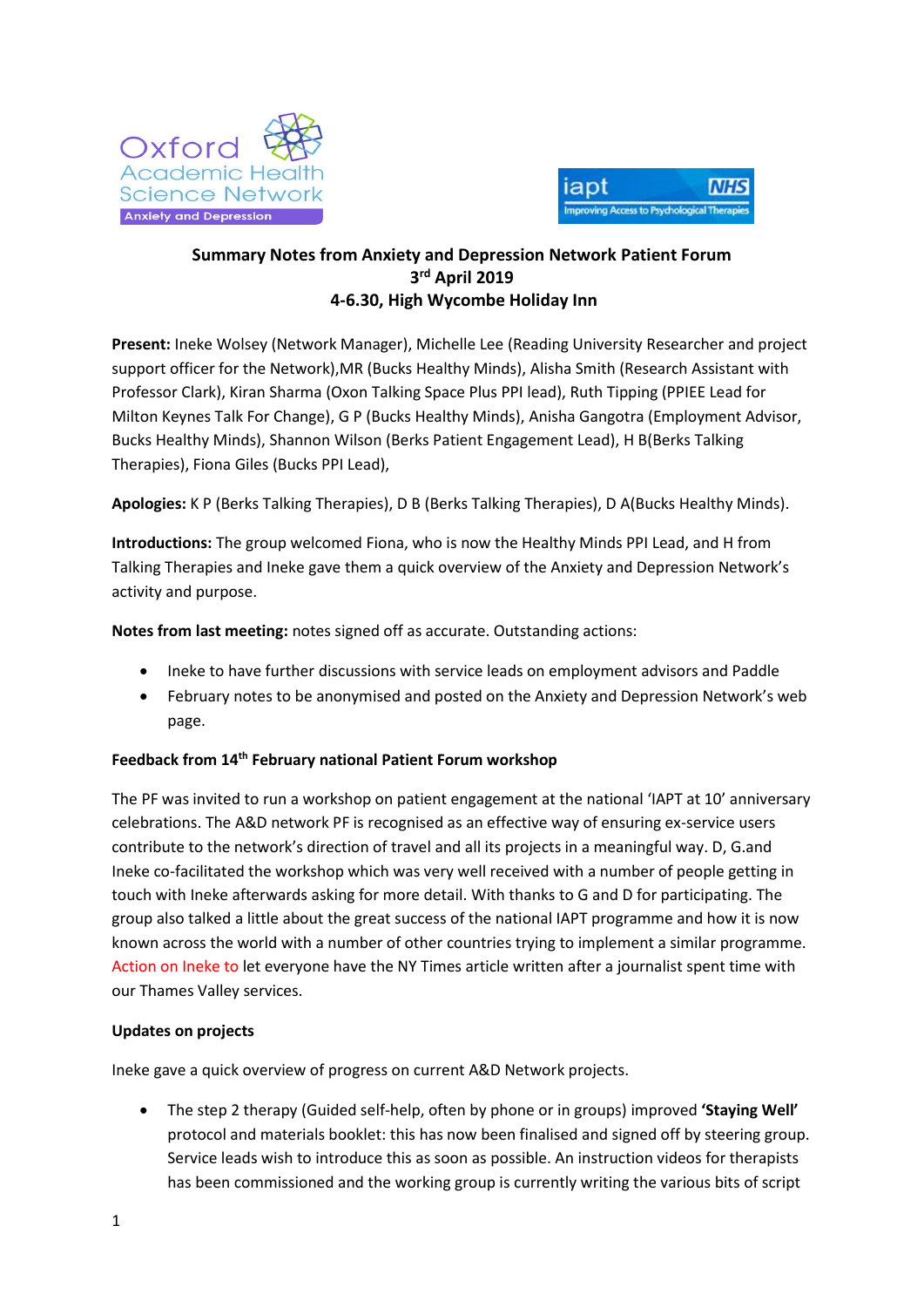for this. Once the video has been produced and final versions for protocol and materials booklet has been received Ineke and Michelle will work with the working group and the service leads to appoint Paddle app and step 2 staying well champions. The champions will be trained up centrally and will then take responsibility for rolling it out across their own services (Bucks, Oxon, Berks and Milton Keynes). The evaluation process is underway and a final decision on evaluation activity will be taken by service leads/ steering group early next month.

- **The health economics evaluation o**f the new, integrated treatment for people suffering with long term physical health conditions (including diabetes, COPD and heart disease) and comorbid depression/ anxiety has been concluded for phase 1 and a paper is being prepared for publication.
- **The Increasing Access to psychological therapies for older adults** project has been initiated and a scoping paper should be finalised by end of April
- **Paddle app is an agenda item**

## **Patient Member recruitment**

It's great to have Kiran and Fiona on board as we now have all services represented by a PPI (Patient and Public Involvement) Lead. We need to undertake a round of recruitment of ex-patient members to make sure all services are represented (although it is acknowledged that travel from Milton Keynes may be prohibitive). Kiran has already started his efforts to recruit someone from Oxon and so far 2 people have shown and interest. Fiona has started work on the people bank in Bucks and hopes to recruit soon and Shannon introduced H to the group. Action on Ineke: send Ruth and Shannon PF paper work (application form, role description, person spec). These templates serve as a suggested format but services/ PPI Leads should feel free to adapt as desirable for their area. The group also talked about the importance of having a people bank which can be used to reach out to ex-service users and invite them to participate in service improvement initiatives. It is imperative to obtain patients' consent. Action on Ruth: send through the consent form she uses.

#### **Paddle app**

The group discussed a number of aspect of this project.

Website and ex-patient testimonials. After some discussion about what could work well and have impact it was agreed that the home page should have patient quotes (anonymised) with a photo illustrating the idea. An example would be D's illustration at the extended stakeholder group, showing a huge pile of papers representing all the work she did during therapy and how difficult it was to retrieve the information she needed to stay well at any one time (this could be a 'before' picture) as opposed to the 'after' picture showing Paddle with everything in one place. Other examples we could use are the quotes from our pilot studies with patients suggesting more support to stay well after discharge. Action on Michelle: dig out any quotes that may be useful/ we could use on the website to explain why/how Paddle came to be. Also include staff quotes as and when we get these.

## **Feedback/ actions from ERG and further discussion by PF**